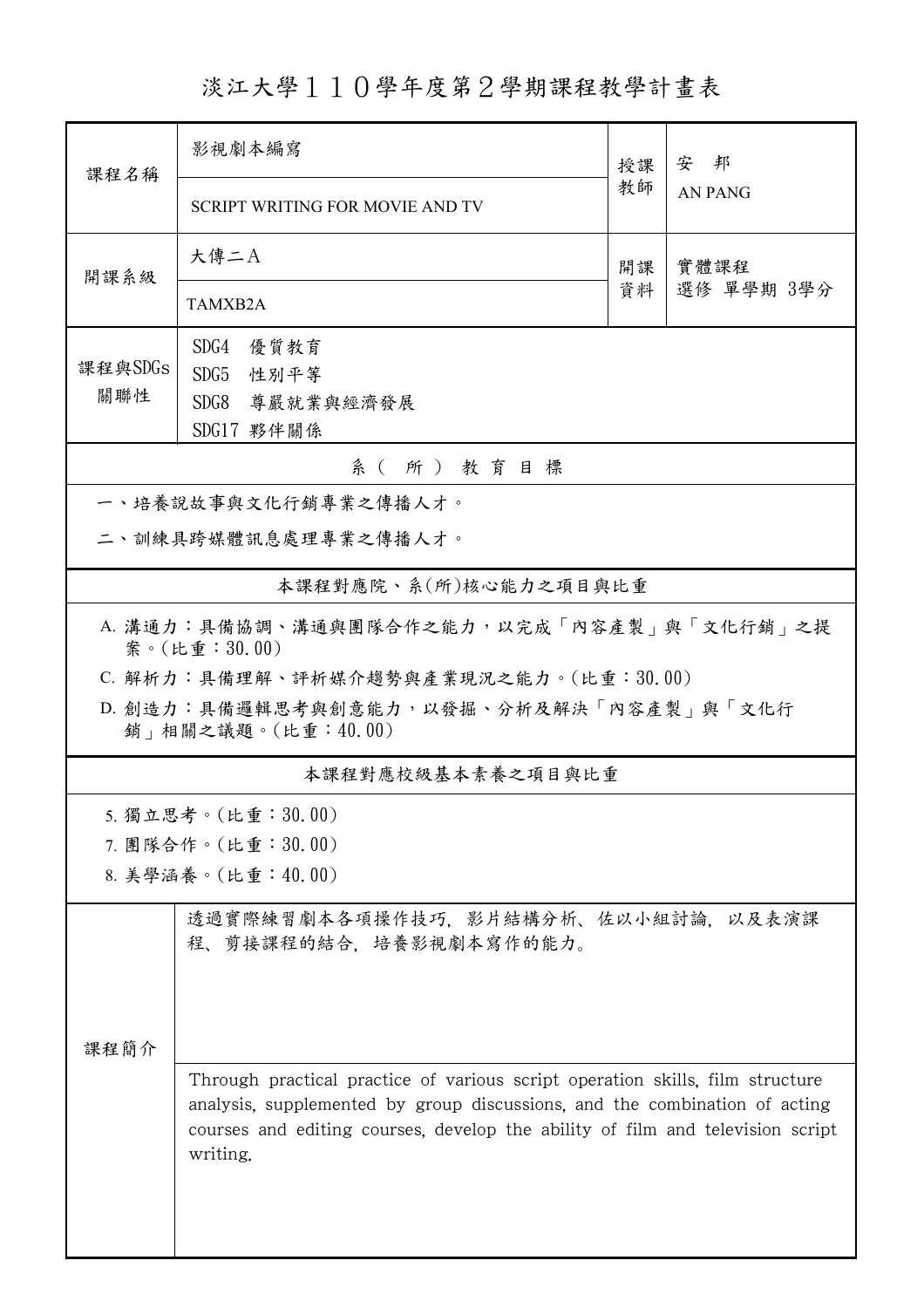## 本課程教學目標與認知、情意、技能目標之對應

將課程教學目標分別對應「認知(Cognitive)」、「情意(Affective)」與「技能(Psychomotor)」 的各目標類型。

一、認知(Cognitive):著重在該科目的事實、概念、程序、後設認知等各類知識之學習。

二、情意(Affective):著重在該科目的興趣、倫理、態度、信念、價值觀等之學習。

三、技能(Psychomotor):著重在該科目的肢體動作或技術操作之學習。

| 序<br>號         | 教學目標(中文)                                                       |                                     |            | 教學目標(英文)                                                                                                                                           |                                              |  |  |
|----------------|----------------------------------------------------------------|-------------------------------------|------------|----------------------------------------------------------------------------------------------------------------------------------------------------|----------------------------------------------|--|--|
| 1              | 希望讓同學們對影視劇本是有高度<br>熱情. 並且培養獨立思考的能力。                            |                                     |            | I hope that students will have a high degree of<br>enthusiasm for film and television script, and<br>cultivate the ability to think independently. |                                              |  |  |
| $\overline{2}$ | 希望引發學生對影視劇本高度的熱<br>情。並培養獨立思考的能力。                               |                                     |            | I hope that students will have a high degree of<br>enthusiasm for film and television script, and<br>cultivate the ability to think independently. |                                              |  |  |
| 3 <sup>1</sup> | 希望引發學生對於影視劇本的高度<br>熱情. 並培養獨立思考的能力                              |                                     |            | I hope that students will have a high degree of<br>enthusiasm for film and television script, and<br>cultivate the ability to think independently. |                                              |  |  |
|                |                                                                |                                     |            | 教學目標之目標類型、核心能力、基本素養教學方法與評量方式                                                                                                                       |                                              |  |  |
| 序號             | 目標類型                                                           | 院、系(所)<br>核心能力                      | 校級<br>基本素養 | 教學方法                                                                                                                                               | 評量方式                                         |  |  |
| 1              | 情意                                                             | $\mathcal{C}$                       | 578        | 講述、討論、發表                                                                                                                                           | 作業、討論(含課<br>堂、線上)、報告(含口<br>頭、書面)、活動參與        |  |  |
| 2              | 認知                                                             | A                                   | 578        | 講述、討論、發表、實作、體<br>驗                                                                                                                                 | 作業、討論(含課<br>堂、線上)、實作、報<br>告(含口頭、書面)、活<br>動參與 |  |  |
| 3              | 技能                                                             | D                                   | 578        | 講述、討論、實作                                                                                                                                           | 作業、討論(含課<br>堂、線上)、活動參與                       |  |  |
|                | 授課進度表                                                          |                                     |            |                                                                                                                                                    |                                              |  |  |
| 週次             | 日期起訖                                                           |                                     |            | 内 容 (Subject/Topics)                                                                                                                               | 備註                                           |  |  |
| 1              | $111/02/21$ ~<br>111/02/25                                     | 「你所關心的人」:小組寫作、採訪人物側寫                |            |                                                                                                                                                    |                                              |  |  |
| 2              | $111/02/28$ ~<br>111/03/04                                     | 課堂討論人物訪問之影像與文字內容                    |            |                                                                                                                                                    |                                              |  |  |
| 3              | $111/03/07$ ~<br>111/03/11                                     | 「影視作品的分場練習」:小組製作經典影片的分場作<br>業       |            |                                                                                                                                                    |                                              |  |  |
| 4              | $111/03/14$ ~<br>111/03/18                                     | 課堂討論電影分場結構的練習成果                     |            |                                                                                                                                                    |                                              |  |  |
| 5              | $111/03/21$ ~<br>111/03/25                                     | 「短篇小說練習抓出中心思想」:小組練習討論小說之<br>議題與陳述方式 |            |                                                                                                                                                    |                                              |  |  |
| 6              | $111/03/28$ ~<br>111/04/01                                     | 接續上一堂小組分享,對於小說作業的分析與討論              |            |                                                                                                                                                    |                                              |  |  |
| 7              | 111/04/04<br>「你所關心的事」:個人撰寫自己所關心的議題, 分析<br>111/04/08<br>自己切入的角度 |                                     |            |                                                                                                                                                    |                                              |  |  |